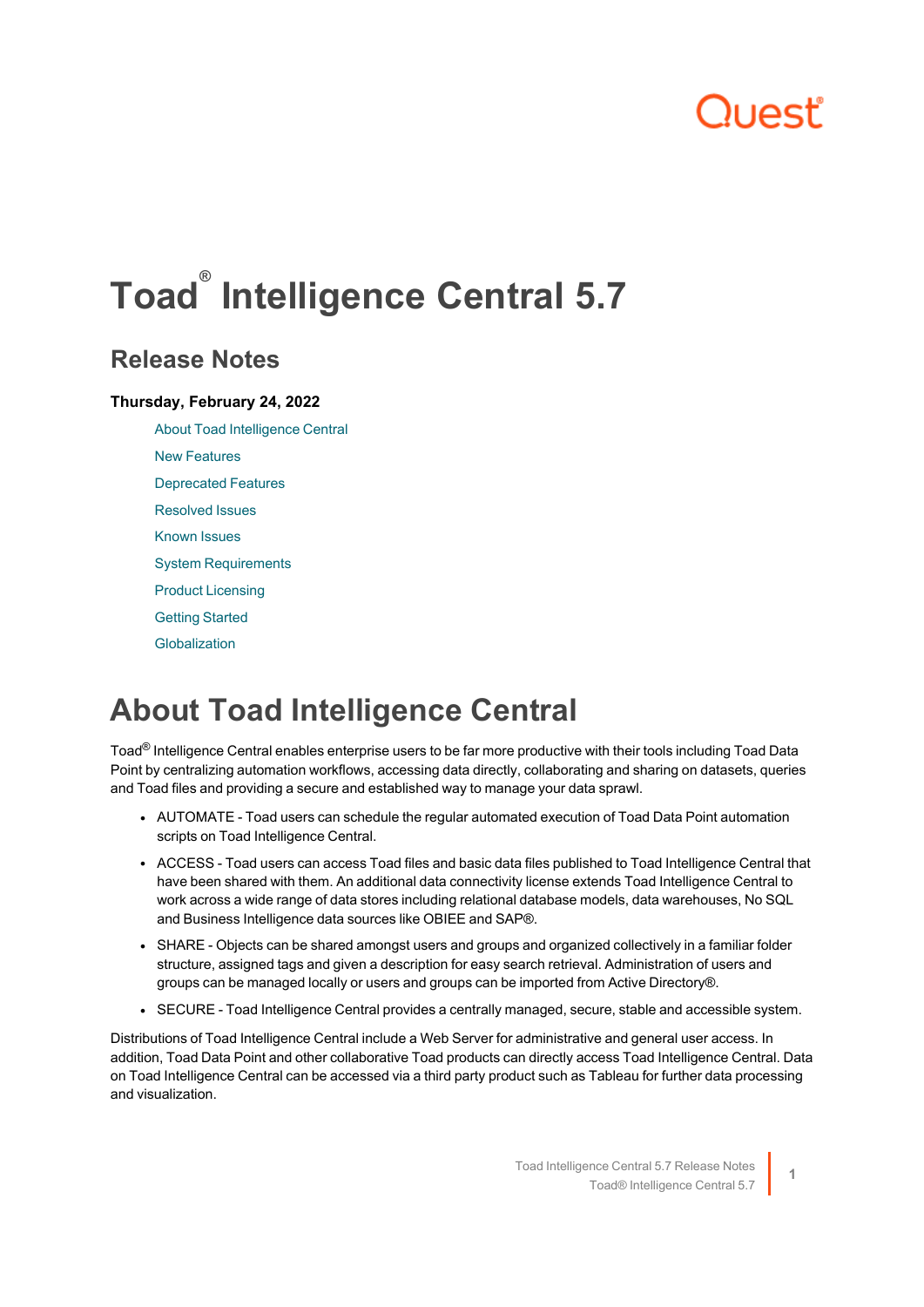### *Data Connectivity*

A valid data connectivity license supports the following Business Intelligence Data Sources.

- Google Analytics™
- Oracle<sup>®</sup> Business Intelligence Enterprise Edition 10g and 11g
- SAP<sup>®</sup> Business Objects Query as a Web Service (QAAWS) XI 3.0, 3.1 and 4.1
- Salesforce.com<sup>®</sup>
- SharePoint<sup>®</sup> Lists using Data Services over SharePoint Server 2010 and later via OData. Also, SharePoint Online.
- Hive™
- Microsoft<sup>®</sup> Analysis Services
- OData Generic for any OData service versions 1, 2, 3 and 4.

<span id="page-1-0"></span>Intelligence Central 5.7 is a minor release, with enhanced features and functionality. See New [features.](#page-1-0)

## **New Features**

This release of Toad Intelligence Central includes new features and enhancements.

# **Toad Intelligence Central 5.7**

- Published Workbook with variables can now be run from Toad Intelligence Central
- Default values of workbook variables can be changed from Toad Intelligence Central

<span id="page-1-1"></span>See [Resolved](#page-3-0) issues for enhancements and resolved issues in this release of Toad Intelligence Central.

## **Deprecated Features**

**Integration with Toad for Oracle has been discontinued**. The Toad for Oracle Code Quality, Code Analysis, Code Tester, Team Coding, and DB Health Check pages have been removed in Toad Intelligence Central 5.0. Beginning with Toad for Oracle 13.1, you can no longer connect to Toad Intelligence Central and you cannot publish scripts, files, Code Analysis results, and other resources to a Toad Intelligence Central server.

**The Admin Console.** Beginning with Toad Intelligence Central 4.3, the Admin Console is no longer required and is not included in the Toad Intelligence Central installation. The administrative functionality of the Admin Console is now superseded by the Web Server (Web Console). The activity of mapping/editing data objects is best performed through Toad Data Point.

After installing Intelligence Central 4.3 or later, it is recommended that you uninstall any earlier version of the Admin Console as some functionality may no longer be supported.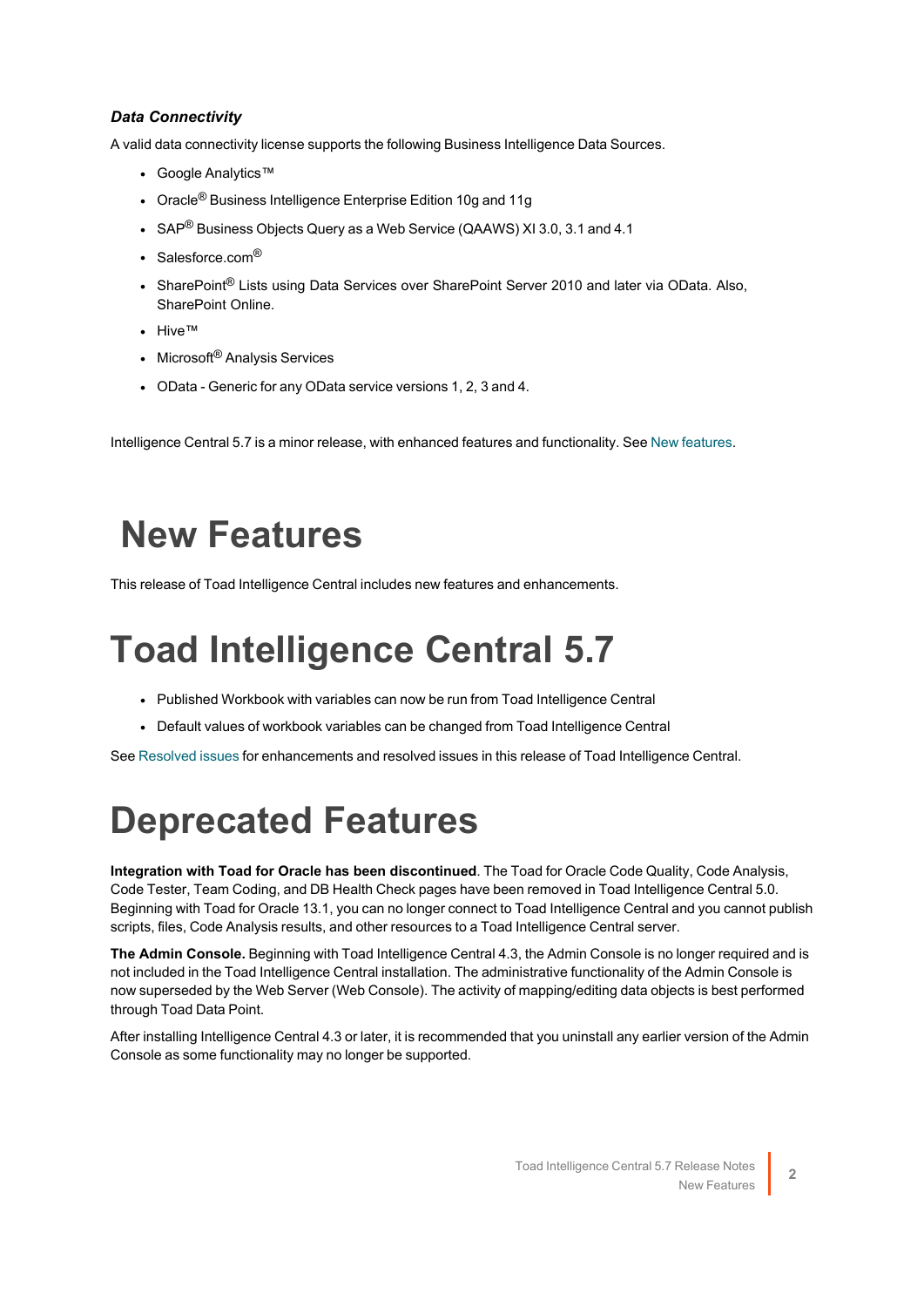**Authentication Keys for Views.** Beginning with Toad Intelligence Central 4.3, a view can now have only one type of key, personal or shared. This change is designed to simplify the process of Authentication. If you are upgrading from Intelligence Central 3.3 or earlier, please see the Upgrade section of the Toad Intelligence Central Deployment Guide for more information.

**Toad for Oracle Installation.** Beginning with Toad Intelligence Central 4.3, Toad for Oracle is no longer installed as part of the Toad Intelligence Central installation.

**Run in Debug Mode.** In Toad Intelligence Central 3.3, the **Run in debug mode** option was removed from the Web console (Web server). It is no longer necessary to enable/disable debug mode. Debug-level information is always logged and automatically included in the support bundle. This release also includes improved logging strategies and archiving methods.

The use of **SSL 3.0, TLS 1.0** and **TLS 1.1** has been discontinued.

The use of **RC4** cipher has been discontinued.

The use of **SWEET32** medium strength cipher has been discontinued.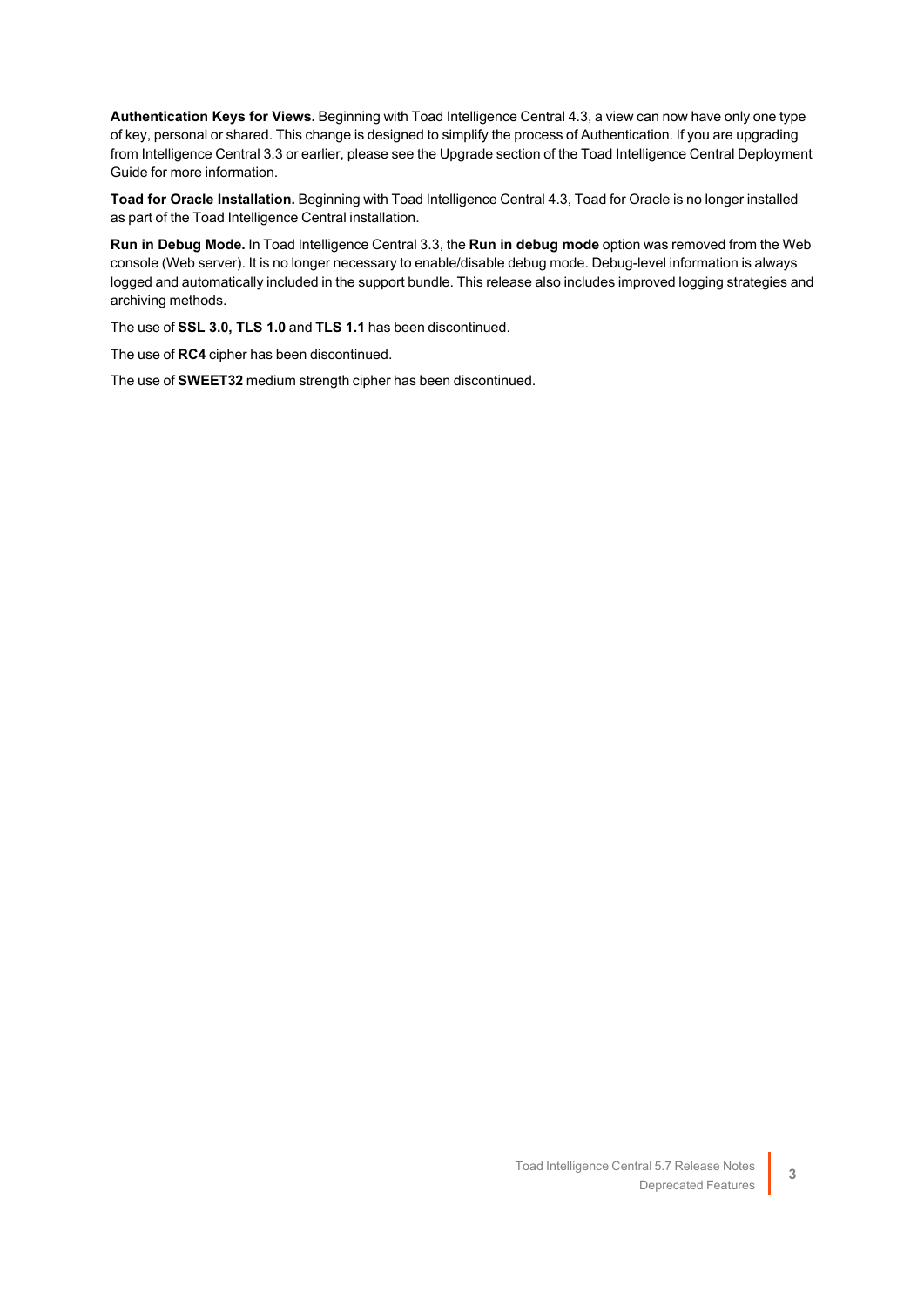## <span id="page-3-0"></span>**Resolved Issues and Enhancements**

The following is a list of issues addressed and enhancements implemented in this release of Intelligence Central.

## **Resolved Issues in 5.7**

| <b>Resolved Issue</b>                                                                     | <b>Issue ID</b> |
|-------------------------------------------------------------------------------------------|-----------------|
| The objects are not visible under the Object Owner Transfer tab for the deleted TIC-13725 |                 |

user

**Resolved Issues in Toad Data Point**—If you are using Toad Data Point to publish objects to Intelligence Central or to run Automation scripts on Intelligence Central, you might want to also review resolved issues in the [Toad](http://support.quest.com/technical-documents/toad-data-point/) Data Point [Release](http://support.quest.com/technical-documents/toad-data-point/) Notes.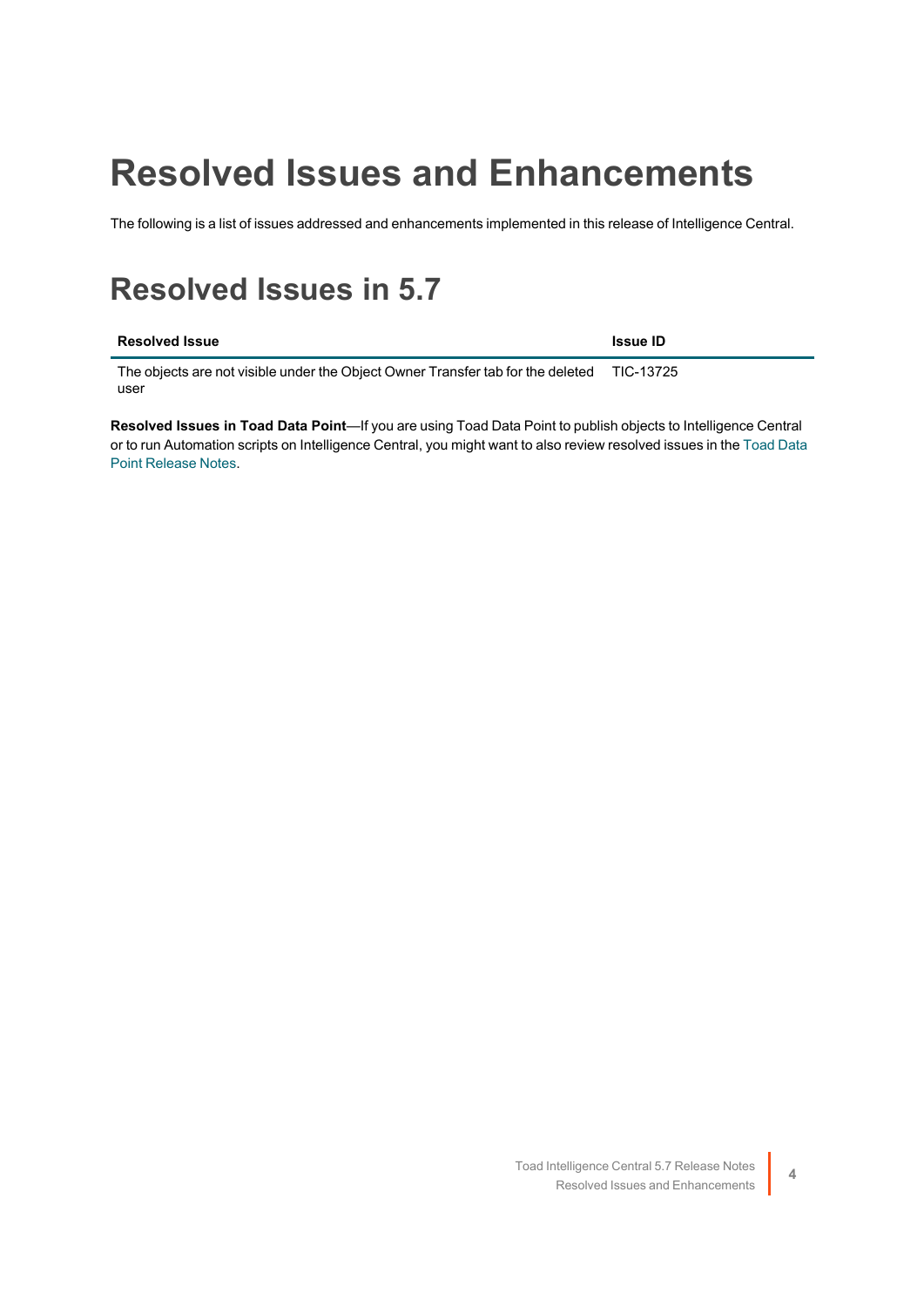# <span id="page-4-0"></span>**Known Issues**

The following is a list of issues, including those attributed to third-party products, known to exist at the time of release.

### **Installation, upgrade, licenses**

**Table 1: Known issues with installation, upgrade, migration**

| <b>Known Issue</b>                                                                                                                                                                                                                                  | <b>Issue ID</b> |
|-----------------------------------------------------------------------------------------------------------------------------------------------------------------------------------------------------------------------------------------------------|-----------------|
| Installation of Toad Intelligence Central will fail for a Windows user with administrator permissions if<br>User Account Control Settings is set to <b>Never notify</b> .                                                                           | TIC-4858        |
| Workaround: Set User Account Control Settings to default or above. To open User Account Control<br>Settings, click <b>Start   Control Panel</b> and in the search box type <b>uac</b> .                                                             |                 |
| The Toad Intelligence Central server runs as three services that start automatically when Windows<br>starts. On installation, services run under the Local System account. Changing the user of any of the<br>services can cause a license failure. | TIC-2306        |
| <i>Workaround:</i> Re-enter the license to Toad Intelligence Central following the Product Licensing<br>instructions.                                                                                                                               |                 |

### **Log in, users and groups**

#### **Table 2: Known issues with log in, users and groups**

| <b>Known Issue</b>                                                                                                                                                                                                                                                                                                                                         | <b>Issue ID</b> |
|------------------------------------------------------------------------------------------------------------------------------------------------------------------------------------------------------------------------------------------------------------------------------------------------------------------------------------------------------------|-----------------|
| On adding users to Intelligence Central from Active Directory and two of those users have the same<br>username (different domain) then only one user will be added to Intelligence Central.                                                                                                                                                                | 1922            |
| Each username on Toad Intelligence Central must be unique.                                                                                                                                                                                                                                                                                                 |                 |
| In some instances, Intelligence Central may not release some connections after the user<br>disconnects. A user may encounter a "number of connections exceeded" message when attempting<br>to connect after the maximum number of connections has been reached. This release of Toad<br>Intelligence Central now allows up to 1024 connections (sessions). | N/A             |
| Workaround: If a new connection cannot be opened because the maximum number of connections<br>has been reached, restart the Toad Intelligence Central server.                                                                                                                                                                                              |                 |
| If the machine hosting Toad Intelligence Central is not part of a domain then it will not be able to<br>validate an <b>Active Directory</b> user log in from the Web Server, the Admin Console, or a client<br>application (Toad Data Point).                                                                                                              | 3253            |
| Web Server: When the Administrator resets the password for an Intelligence Central user or<br>enables an Intelligence Central user from a computer that does not have an email client installed,<br>there may be problems if the Administrator chooses to email the new password to the user.                                                              | 4087            |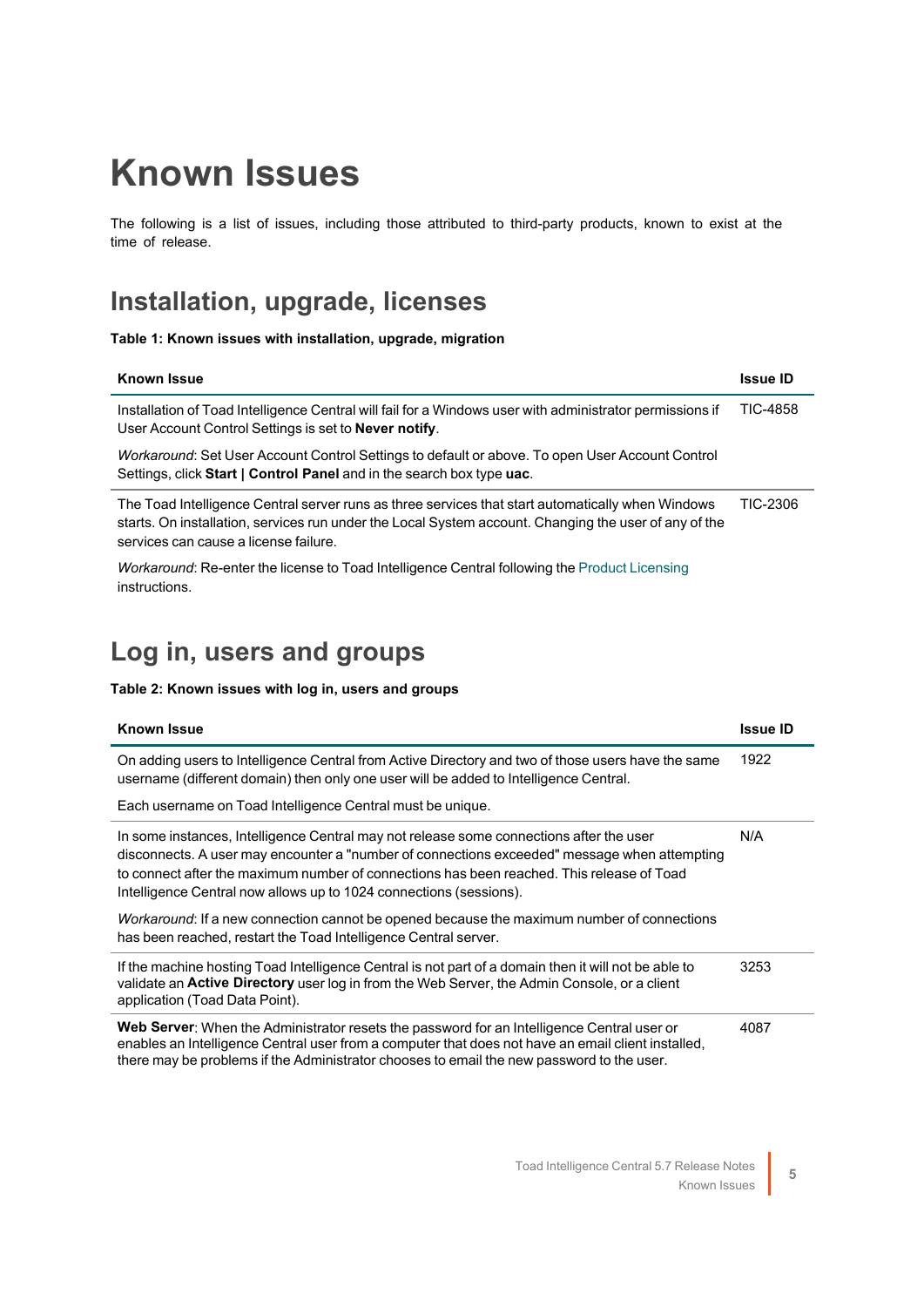| <b>Known Issue</b>                                                                                                                                                                                                                           | <b>Issue ID</b> |
|----------------------------------------------------------------------------------------------------------------------------------------------------------------------------------------------------------------------------------------------|-----------------|
| Web Server: You may experience a failure to log in to a web browser from Windows Server 2008<br>(64 bit) using Internet Explorer.                                                                                                            |                 |
| Workaround: Disable Internet Explorer Enhanced Security Configuration. See also Microsoft<br>Technet: https://technet.microsoft.com/en-us/library/dd883248(v=ws.10).aspx                                                                     |                 |
| 1. From the Windows Start menu click All Programs   Administrative Tools   Server<br>Manager to open the Server Manager.                                                                                                                     |                 |
| 2. Under Security Information, disable Configure IE ESC.                                                                                                                                                                                     |                 |
| Web Server: Failure to connect to a web browser from Windows Server 2012 using Internet<br>Explorer.                                                                                                                                         | 3943            |
| Workaround: From Internet Explorer click Tools   Internet Options   Security. Add the Web Server as<br>a trusted site to the Internet Explorer Enhanced Security Configuration.                                                              |                 |
| Connections from Toad Data Point to Toad Intelligence Central: Failure to connect to Toad<br>Intelligence Central via a proxy server.                                                                                                        | 2086            |
| Workaround: Ensure your Proxy Server is able to connect to the remote host where the Toad<br>Intelligence Central server is running and supports HTTPS traffic.                                                                              |                 |
| Toad Data Point 3.8: The Administrator role functionality is not recognized when editing and<br>deleting Intelligence Central groups. An Intelligence Central group can be deleted by the owner of<br>the group and root Administrator only. | QAT-6929        |
| Workaround: Users with the Administrator role can use the Web interface (Web server) to edit and<br>delete Intelligence Central groups.                                                                                                      |                 |

### **Objects published to Intelligence Central**

#### **Table 3: Known issues working with objects published to Intelligence Central**

| Known Issue                                                                                                                                                                                                                                                                                                                             | <b>Issue ID</b> |
|-----------------------------------------------------------------------------------------------------------------------------------------------------------------------------------------------------------------------------------------------------------------------------------------------------------------------------------------|-----------------|
| When your configuration of Toad Intelligence Central services has been set to run under a Windows<br>account other than "Local System" there is a problem where on upgrade Automation Scripts no<br>longer run. The error is a Licensing Error: License of Toad Data Point instance on the Intelligence<br>Central server is not valid. | 2306            |
| Werkaround: There are three stone to the werkaround                                                                                                                                                                                                                                                                                     |                 |

*Workaround*: There are three steps to the workaround.

- 1. Log in to the Windows computer where Toad Intelligence Central is installed using the Windows credentials that Toad Intelligence Central services have been configured to run under.
- 2. Open Toad Data Point.

 $\overline{a}$ 

3. Select Help | Licensing. Enter a valid Toad Data Point license in the space provided.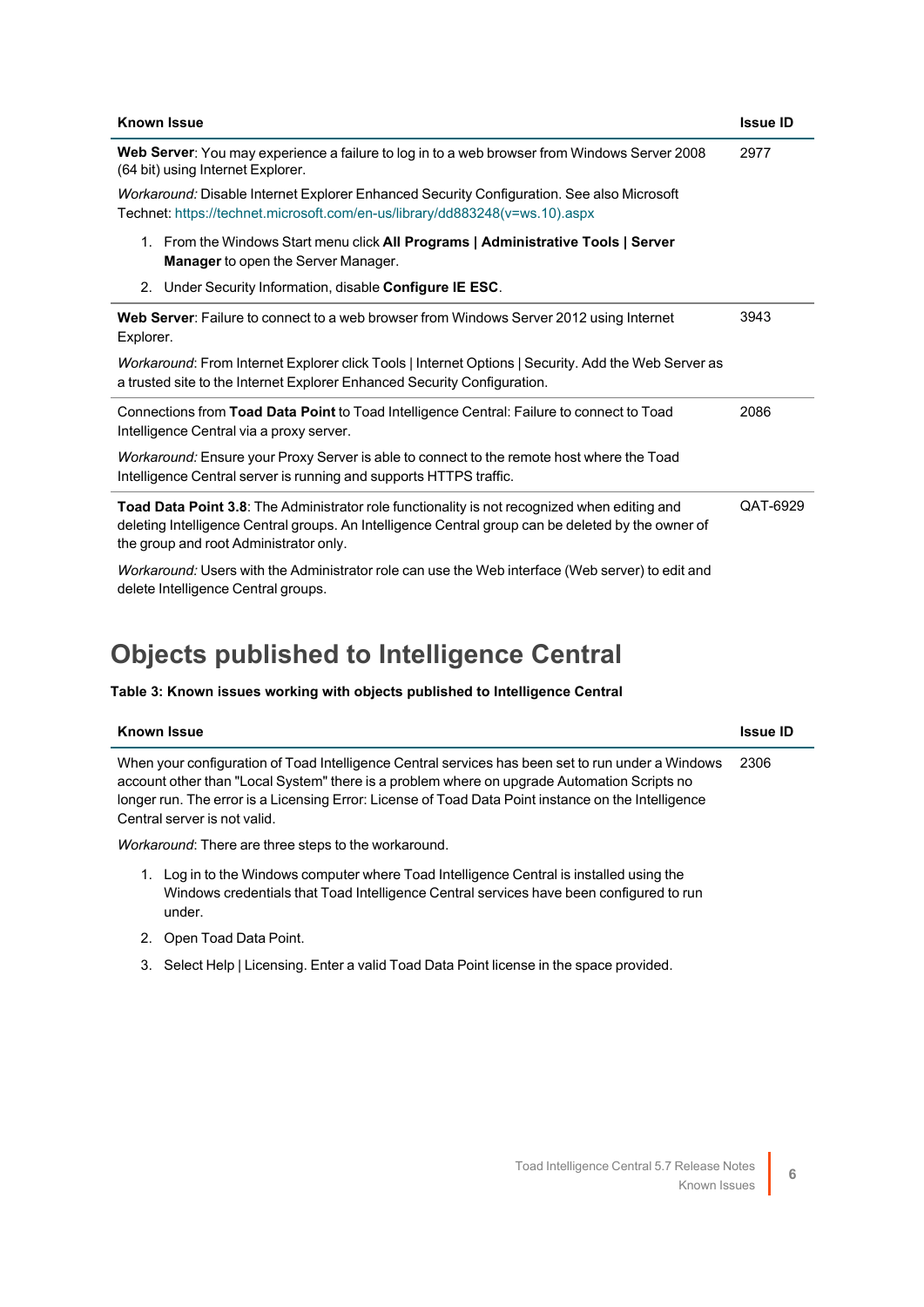### **Data connectivity license: Objects from data sources**

**Table 4: known issues with objects from data sources**

| <b>Known Issue</b>                                                                                                                                                                                                                         | <b>Issue ID</b> |
|--------------------------------------------------------------------------------------------------------------------------------------------------------------------------------------------------------------------------------------------|-----------------|
| Snapshots can be stuck in a permanent 'Running' state following an unexpected event, for example<br>if Toad Intelligence Central stops unexpectedly. While the snapshot is permanently 'Running' the<br>snapshot data cannot be refreshed. | 4598            |

*Workaround*: Restart the Toad Intelligence Central server. Instructions are provided in the *Toad Intelligence Central Deployment Guide*.

#### **Table 5: Known issues - data source specific**

| <b>Known Issue</b>                                                                                                                                                                                                                                                                                                                                                                                                                                                                                                                                                                                                  | <b>Issue ID</b> |
|---------------------------------------------------------------------------------------------------------------------------------------------------------------------------------------------------------------------------------------------------------------------------------------------------------------------------------------------------------------------------------------------------------------------------------------------------------------------------------------------------------------------------------------------------------------------------------------------------------------------|-----------------|
| Generic ODBC: Cannot map to a Generic ODBC data source if the DSN contains spaces.                                                                                                                                                                                                                                                                                                                                                                                                                                                                                                                                  | 2965            |
| Google Analytics: Mapping tables with start date and end date on a where clause have the<br>following requirements:                                                                                                                                                                                                                                                                                                                                                                                                                                                                                                 | 795             |
| 1. Acceptable values for start date and end date are:                                                                                                                                                                                                                                                                                                                                                                                                                                                                                                                                                               |                 |
| $\bullet$ today                                                                                                                                                                                                                                                                                                                                                                                                                                                                                                                                                                                                     |                 |
| • yesterday                                                                                                                                                                                                                                                                                                                                                                                                                                                                                                                                                                                                         |                 |
| <n> daysAgo (where <n> represents the number of days)</n></n>                                                                                                                                                                                                                                                                                                                                                                                                                                                                                                                                                       |                 |
| • YYYY-MM-DD (year/month/day date format)                                                                                                                                                                                                                                                                                                                                                                                                                                                                                                                                                                           |                 |
| 2. If there is a subquery then the start date clause must in the innermost subquery.                                                                                                                                                                                                                                                                                                                                                                                                                                                                                                                                |                 |
| Note that if optimizations are skipped then the start date and end date won't take affect.                                                                                                                                                                                                                                                                                                                                                                                                                                                                                                                          |                 |
| Oracle BI Enterprise Systems: Unknown error occurred while processing the query. The Oracle BI<br>Enterprise Systems data source has timed out on the query.                                                                                                                                                                                                                                                                                                                                                                                                                                                        | 2099            |
| Workaround: Rewrite your query to return smaller datasets then join the results. For example you<br>may want to query data one quarter at a time rather than for a whole year.                                                                                                                                                                                                                                                                                                                                                                                                                                      |                 |
| Apache Cassandra™: Mapping tables using the CQL (Cassandra Query Language) protocol some<br>columns are not accessible.                                                                                                                                                                                                                                                                                                                                                                                                                                                                                             | 3024            |
| Background: There are issues around declaring a single column 'statically' in the CREATE<br>COLUMN FAMILY statement, then adding other columns 'dynamically', as discussed in the Mixing<br>static and dynamic section of http://www.datastax.com/dev/blog/thrift-to-cql3: "the upgrade to CQL3<br>will be less straightforward than in the case of pure static or pure dynamic column families. Namely,<br>CQL3 still consider the column family static because the definition of [ADDRESS is static]. But since<br>the [other] columns themselves are not declared  you will not be able to access them for CQL3" |                 |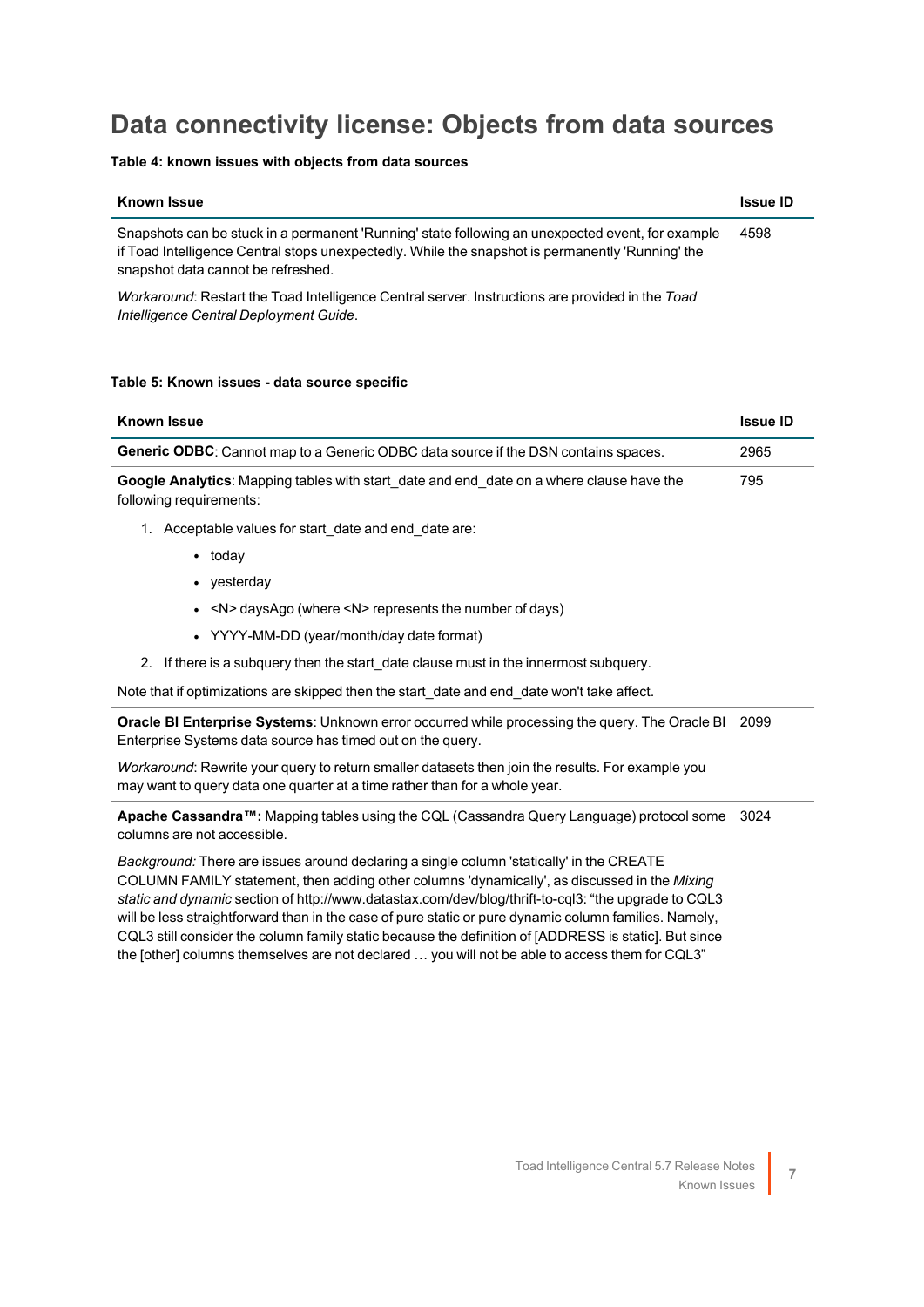| <b>Known Issue</b>                                                                                                                                                                                                                                                                                                                                                                               | <b>Issue ID</b> |
|--------------------------------------------------------------------------------------------------------------------------------------------------------------------------------------------------------------------------------------------------------------------------------------------------------------------------------------------------------------------------------------------------|-----------------|
| Apache Cassandra: Attempting to connect from Windows machine with IPv6 enabled (which<br>includes, for instance, Windows 7 by default) to an Apache Cassandra server on the same<br>machine using the host name "localhost" fails with the message "Could not connect client socket:<br>Already open".<br>Workaround: Connect with the equivalent IPv4 address instead, for example "127.0.0.1". | 12763           |
| Apache Cassandra: Databases must be configured to use an Order Preserving Partitioner in order<br>to support range queries on the identifier column.                                                                                                                                                                                                                                             | 11518           |
| Apache Cassandra: Mapping tables with dynamic super columns whose names contain dynamic<br>column names is not supported.                                                                                                                                                                                                                                                                        | 11506           |
| Apache Cassandra: Toad Intelligence Central does not support column-oriented tables. Toad<br>Intelligence Central is only able to discover tables in the key-value model.                                                                                                                                                                                                                        |                 |
| <b>MongoDB:</b> For a MongoDB 3.0 (or later) connection, the user must have Read/Write privileges in<br>the MongoDB database in order to view sub-tables (MongoDB embedded documents).                                                                                                                                                                                                           | 5520            |
| MySQL: Character data not encoded in UTF-8 is truncated at the first non-ASCII character.                                                                                                                                                                                                                                                                                                        | 12668           |
| For example the word Protegé from a column encoded in latin1 is truncated to Proteg.                                                                                                                                                                                                                                                                                                             |                 |
| Toad Data Point 4.0 - SAP ASE: In an SAP ASE time type column, fractional seconds might be<br>unexpectedly trimmed from data. This issue was encountered in a data object (snapshot) published<br>from an SAP ASE data source using Toad Data Point 4.0 (or earlier).                                                                                                                            | QAT-7839        |

### **Third party connections to Toad Intelligence Central**

#### **Table 6: Known issues using third party connections to Toad Intelligence Central**

| <b>Known Issue</b>                                         | <b>Issue ID</b> |
|------------------------------------------------------------|-----------------|
| Third Party Connections require default-character-set=utf8 | 2048            |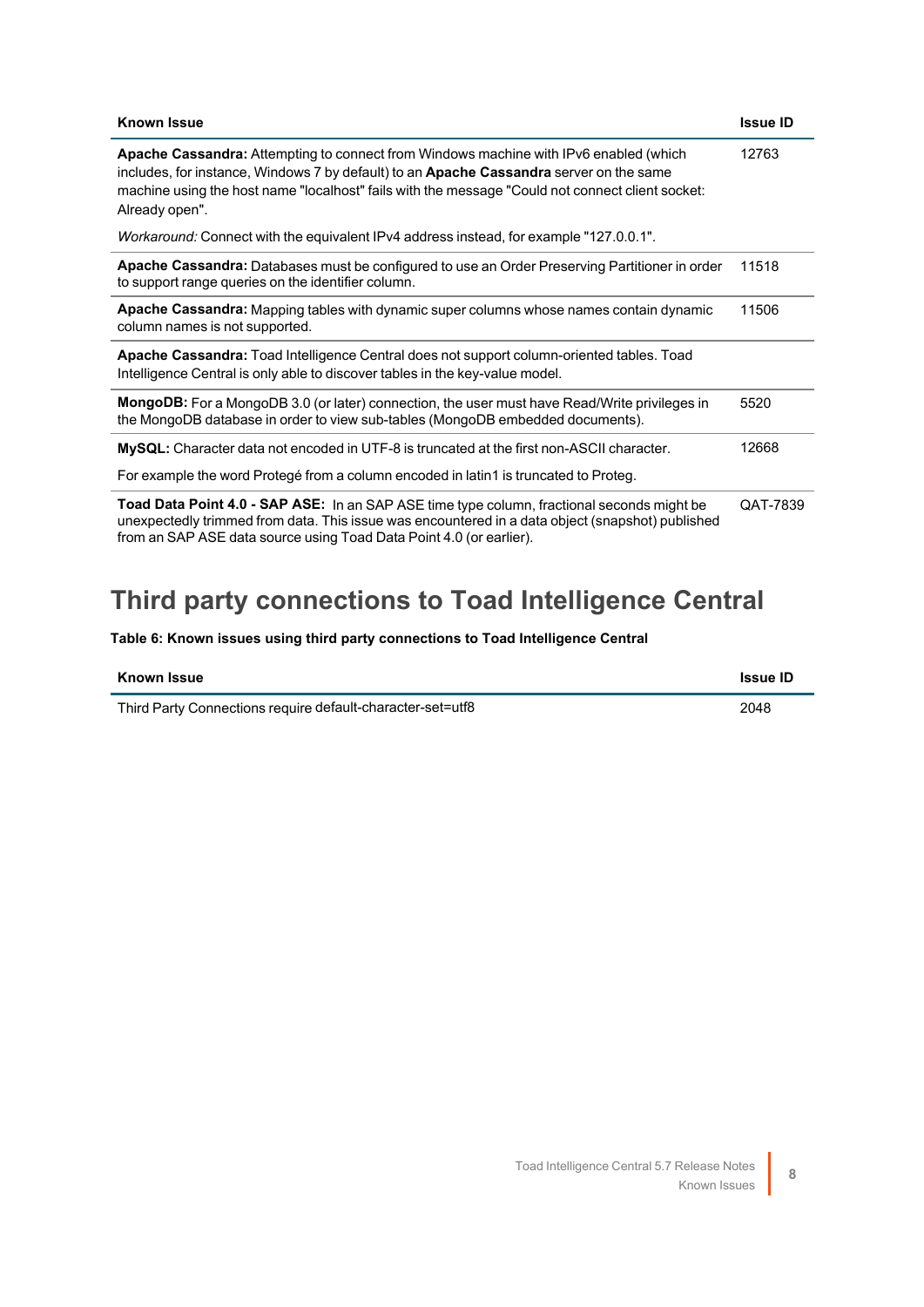## <span id="page-8-0"></span>**System Requirements**

Before installing Toad Intelligence Central 5.7, ensure that your system meets the following minimum hardware and software requirements.

### **Toad Intelligence Central server**

Ensure your hardware is appropriate for the expected usage.

**Table 7: Hardware requirements of the Toad Intelligence Central server host**

| Configuration       | <b>Connected</b><br>Users <sup>1</sup> | <b>Active</b><br>Users $2$ | Logical<br>Processors <sup>3</sup> | <b>Memory</b> | <b>ProgramData\Quest</b><br>Software\Toad<br>Intelligence Central\4 | <b>Network</b><br>Capacity |
|---------------------|----------------------------------------|----------------------------|------------------------------------|---------------|---------------------------------------------------------------------|----------------------------|
| Desktop             | 20                                     | $1 - 5$                    | 2                                  | 8 GB          | 500 GB                                                              | 100 Mbit/s                 |
| <b>Small Server</b> | 50                                     | $6 - 15$                   | 4                                  | 32 GB         | 2 TB dedicated data<br>disk or striped over 2-3<br>spindles         | 200 Mbit/s                 |
| Large Server        | 100                                    | $16 - 30$                  | 8                                  | 64 GB         | 4 TB striped over 3-4<br>spindles                                   | 400 Mbit/s                 |

#### i **NOTES:**

- 1. **Connected Users** defines the maximum number of users who may be connected to Toad Intelligence Central at the same time.
- 2. **Active Users** defines the number of connected users who may be executing queries or publishing objects at the same time.
- 3. **Logical Processors** defines the number of sockets multiplied by the number of cores.
- 4. **ProgramData\Quest Software\Toad Intelligence Central\** stores user information, data source connection information and mappings, snapshots and datasets. The location of this folder is defined when Toad Intelligence Central is installed. The default location for the folder is \ProgramData\Quest Software\Toad Intelligence Central\.
- ÷ **TIP:** For higher numbers of Active Users, disk performance (on ProgramData\Quest Software\Toad Intelligence Central\) will improve significantly if the data is striped across multiple spindles to enable concurrent I/O operations. This is especially true when Intelligence Central snapshots or datasets are heavily used.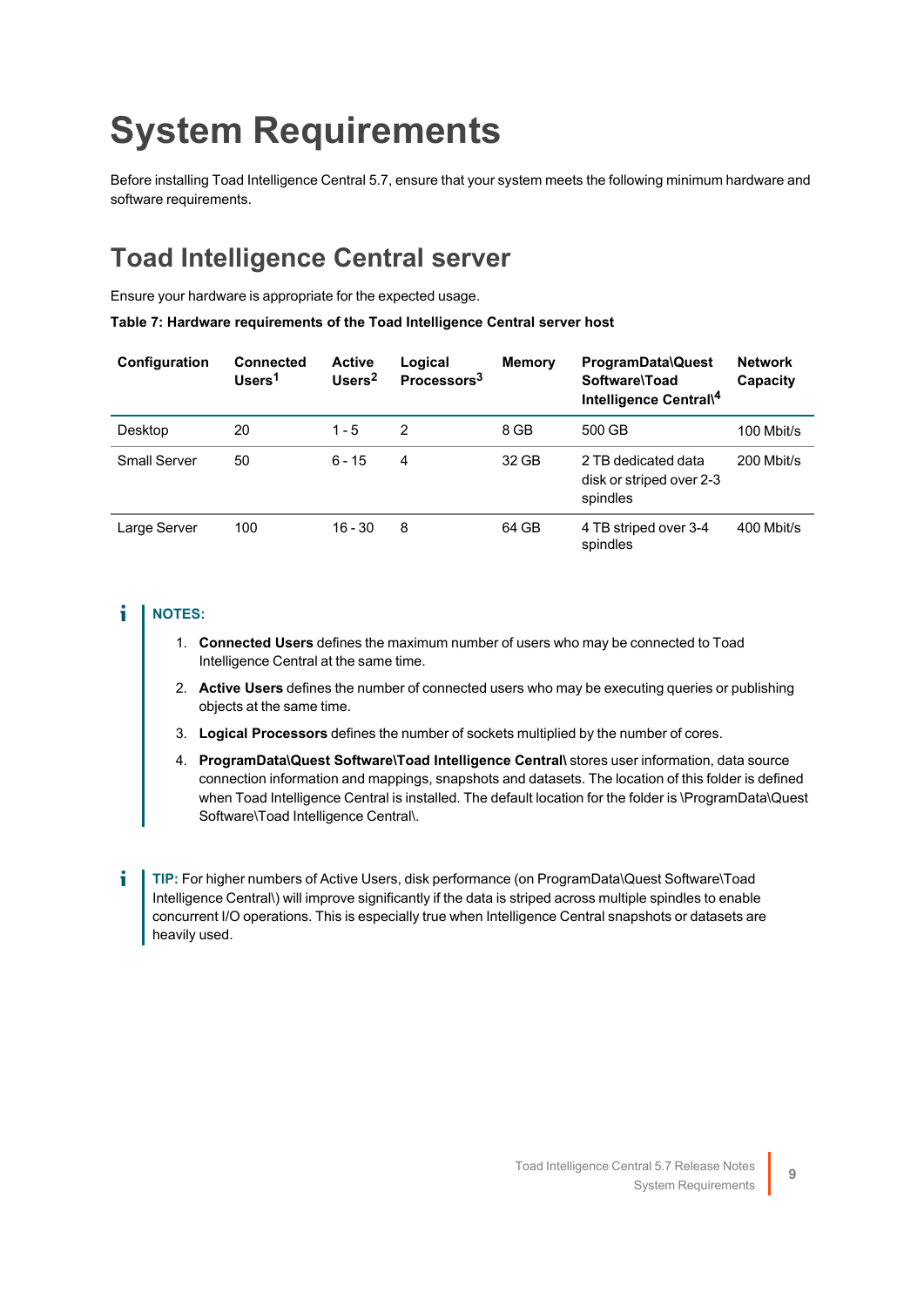### **Table 8: Software requirements of the Toad Intelligence Central server host**

| <b>Operating System</b>    | Windows 8.1 (64-bit)                                                                                                                                            |                                                                  |  |  |  |
|----------------------------|-----------------------------------------------------------------------------------------------------------------------------------------------------------------|------------------------------------------------------------------|--|--|--|
|                            | Windows 10 (64-bit)                                                                                                                                             |                                                                  |  |  |  |
|                            | Windows Server 2012 (64-bit)                                                                                                                                    |                                                                  |  |  |  |
|                            | Windows Server 2016 (64-bit)                                                                                                                                    |                                                                  |  |  |  |
|                            | Windows Server 2019 (64-bit)                                                                                                                                    |                                                                  |  |  |  |
| NET Framework.             | .NET 4.7.1 or later is required.                                                                                                                                |                                                                  |  |  |  |
| <b>Additional Software</b> | Update for Universal C Runtime in Windows. See KB2999226 or Visual C++<br>Redistributable for VS 2015 for more information.                                     |                                                                  |  |  |  |
| <b>ODBC Drivers</b>        | To connect to ODBC data sources, supporting ODBC drivers and necessary client files<br>must be installed on the Toad Intelligence Central server host computer. |                                                                  |  |  |  |
|                            | Ť<br>TIP: If your environment includes Toad Data Point refer to the following section:<br><b>Working with Toad Data Point.</b>                                  |                                                                  |  |  |  |
|                            | DB <sub>2</sub> ®                                                                                                                                               | DB2 ODBC driver (included in the Toad Data Point install)        |  |  |  |
|                            |                                                                                                                                                                 | DB <sub>2</sub> client                                           |  |  |  |
|                            |                                                                                                                                                                 | DB2 catalog                                                      |  |  |  |
|                            | <b>MySQL</b>                                                                                                                                                    | MySQL Connector/ODBC 5.1.6                                       |  |  |  |
|                            | Oracle                                                                                                                                                          | Oracle (32 bit and 64 bit): 11g instant client + ODBC supplement |  |  |  |
|                            |                                                                                                                                                                 | OCI client                                                       |  |  |  |
|                            |                                                                                                                                                                 | Tnsnames.ora file                                                |  |  |  |
|                            | SQL Azure                                                                                                                                                       | SQL Server Native Client 10.0                                    |  |  |  |
|                            | SQL Server®                                                                                                                                                     | SQL Server Native Client 10.0                                    |  |  |  |
|                            | <b>Sybase®</b>                                                                                                                                                  | Sybase ODBC driver (included in the Toad Data Point install)     |  |  |  |
|                            | <b>Snowflake®</b>                                                                                                                                               | Snowflake ODBC driver 2.24.2 (or later)                          |  |  |  |
|                            | Teradata®                                                                                                                                                       | Teradata ODBC driver                                             |  |  |  |
|                            |                                                                                                                                                                 | Teradata .Net Data Provider                                      |  |  |  |
|                            | Other ODBC                                                                                                                                                      | 32-bit, System DSN                                               |  |  |  |
|                            |                                                                                                                                                                 |                                                                  |  |  |  |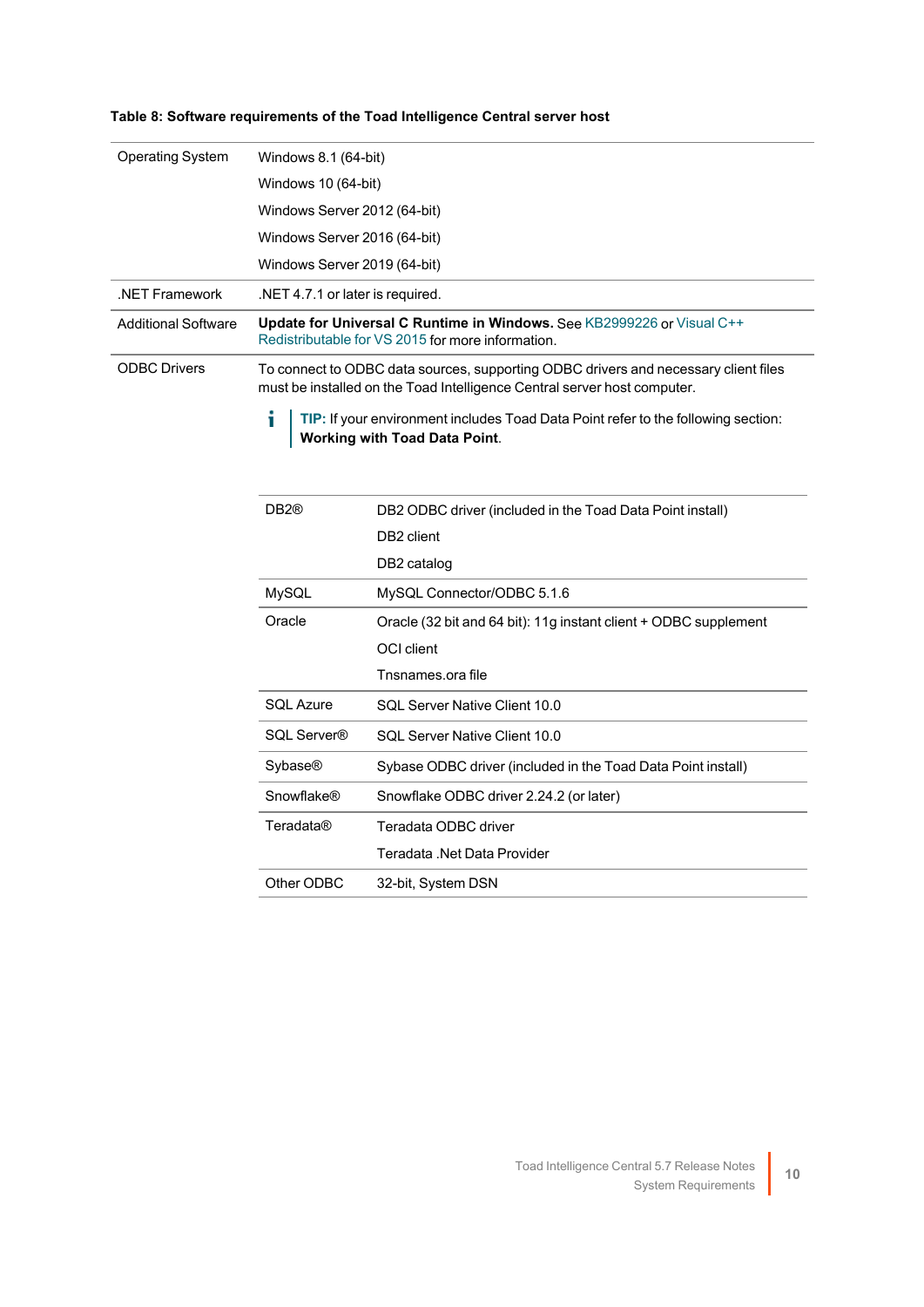| Working with Toad<br>Data Point | Install Toad Data Point on the Toad Intelligence Central server host computer. Toad Data<br>Point is automatically installed when your use the Toad Intelligence Central Installer to<br>install the Intelligence Central server. This ensures compatibility of features and drivers for<br>objects published through Toad Data Point and is required in order for Toad Data Point<br>automation scripts to execute on Intelligence Central. |
|---------------------------------|----------------------------------------------------------------------------------------------------------------------------------------------------------------------------------------------------------------------------------------------------------------------------------------------------------------------------------------------------------------------------------------------------------------------------------------------|
|                                 | Following installation of Toad Data Point on the Toad Intelligence Central host computer,<br>start the Toad Data Point application and add your Toad Data Point Professional license<br>key. Adding your license key to Toad Data Point is required, however Toad Data Point<br>installed via the Toad Intelligence Central installer is not counted in the Toad Data Point<br>license count.                                                |
|                                 | Automation scripts—If executing Automation scripts on the Toad Intelligence Central<br>server, review the following:                                                                                                                                                                                                                                                                                                                         |
|                                 | • Email SMTP port—If an Automation Script includes an instruction to send an<br>email then in order for that email to be sent the Toad Intelligence Central server<br>must have access to an email SMTP port.                                                                                                                                                                                                                                |
|                                 | <b>Microsoft Excel—If an Automation Script includes an instruction to run a macro</b><br>in an Excel® spreadsheet, then Microsoft Excel must be installed on the Toad<br>Intelligence Central host computer for the macro to successfully execute.                                                                                                                                                                                           |
| Security                        | Starting with Toad Intelligence Central version 5.5, the TLS protocol v1.2 or above is<br>required to work with an encrypted MySQL connection                                                                                                                                                                                                                                                                                                |

### **Toad Intelligence Central Web Server**

The Toad Intelligence Central installer installs the Toad Intelligence Central Web Server on the same host computer as Toad Intelligence Central. The minimum requirements of the Toad Intelligence Central Web Server are as follows.

| Port        | Port 80 is reserved for the web port. During installation, you can change this<br>if required.                                                                                                                                                                           |
|-------------|--------------------------------------------------------------------------------------------------------------------------------------------------------------------------------------------------------------------------------------------------------------------------|
|             | It is not advisable to install other web servers on the Toad Intelligence<br>Central server host.                                                                                                                                                                        |
|             | Ensure the port is open for TCP inbound connection. Ensure the Windows<br>firewall and any other firewalls affecting the Toad Intelligence Central server<br>host allow access to the Web Server.                                                                        |
| Web Browser | Access Toad Intelligence Central from any of the following Web browsers:<br>Internet Explorer® 10 (or later). Compatibility View not supported.<br>• Chrome $TM$ browser: latest stable version<br>• Firefox®: latest stable version<br>• Safari®: latest stable version |

### **Data connectivity license - data source connections**

A valid data connectivity license supports the following data sources.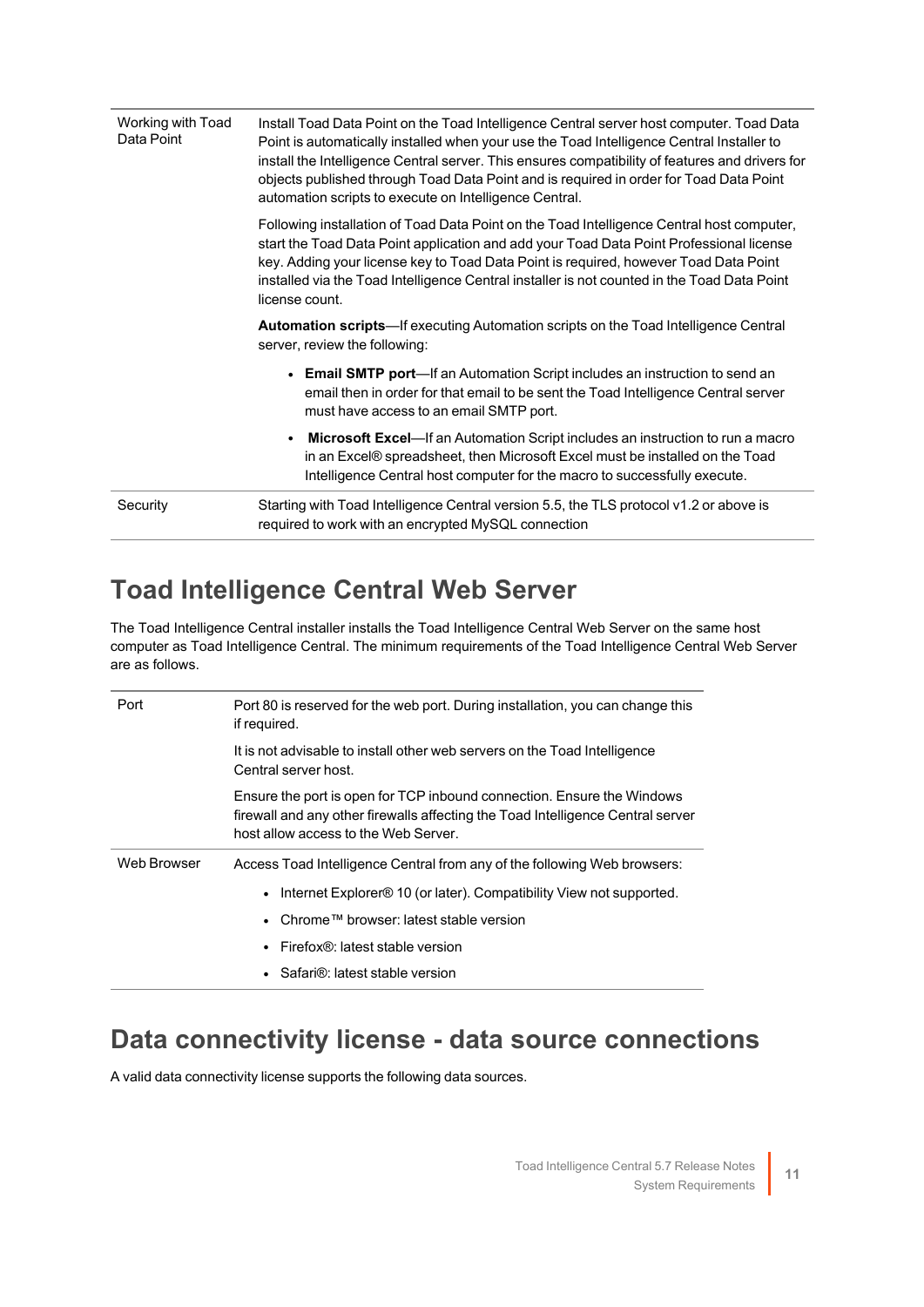| <b>Business</b> | Google Analytics                                                                                        |
|-----------------|---------------------------------------------------------------------------------------------------------|
| Intelligence    | Oracle Business Intelligence Enterprise Edition 10g, 11g and 12c                                        |
|                 | SAP Business Objects Query as a Web Service (QAAWS) XI 3.0,<br>$3.1$ and $4.1$                          |
|                 | Salesforce                                                                                              |
|                 | SharePoint Lists using Data Services over SharePoint Server 2013<br>via OData. Also, SharePoint Online. |
|                 | Hive versions 0.10 (CDH 4.2), 0.13, 1.1 (CDH 5.12), 2.1.0.<br>HiveServer2 is supported.                 |
|                 | SQL Server Analysis Services 2016                                                                       |
|                 | OData - Generic for any OData service versions 1, 2, 3 and 4.                                           |
| Relational      | ODBC-compliant databases. See above section on ODBC drivers<br>for details.                             |
| Cloud           | <b>Azure Table Services</b>                                                                             |
|                 | Apache Cassandra™ versions 1.0.5, 1.2.3, 2.0.9, 2.1.7, 3.0.5, 3.4,<br>and 3.11.0                        |
|                 | Apache HBase™ versions 0.89, 0.90.3, 0.98.6, and 1.2.6                                                  |
|                 | MongoDB™ versions 2.0.1, 2.6, 2.6.5, 3.0, 3.2.4, 3.4.6, and 4.0.0                                       |
|                 | Amazon DynamoDB                                                                                         |
|                 | Cloudera Impala 2.9.0                                                                                   |
|                 | SimpleDB                                                                                                |

## <span id="page-11-0"></span>**Product Licensing**

Toad Intelligence Central is shipped with a trial key that enables a 90 day open trial license to Toad Intelligence Central. Use this key to evaluate Toad Intelligence Central without restriction.

At the end of the 90 day trial, if a Data Connectivity license has not been entered, your access to Toad Intelligence Central will be limited to Toad Intelligence Central Community Edition. Entry of a Data Connectivity license is required to use Toad Intelligence Central with Data Connectivity. Any Toad Intelligence Central license from a prior release can serve as a Data Connectivity license for this release.

Any user can enter a license. Administrator credentials are required to remove a license.

#### *To activate a license*

- 1. From a web browser, log in to Toad Intelligence Central.
- 2. Select **Administration | Licensing**.
- 3. Click **Add License**.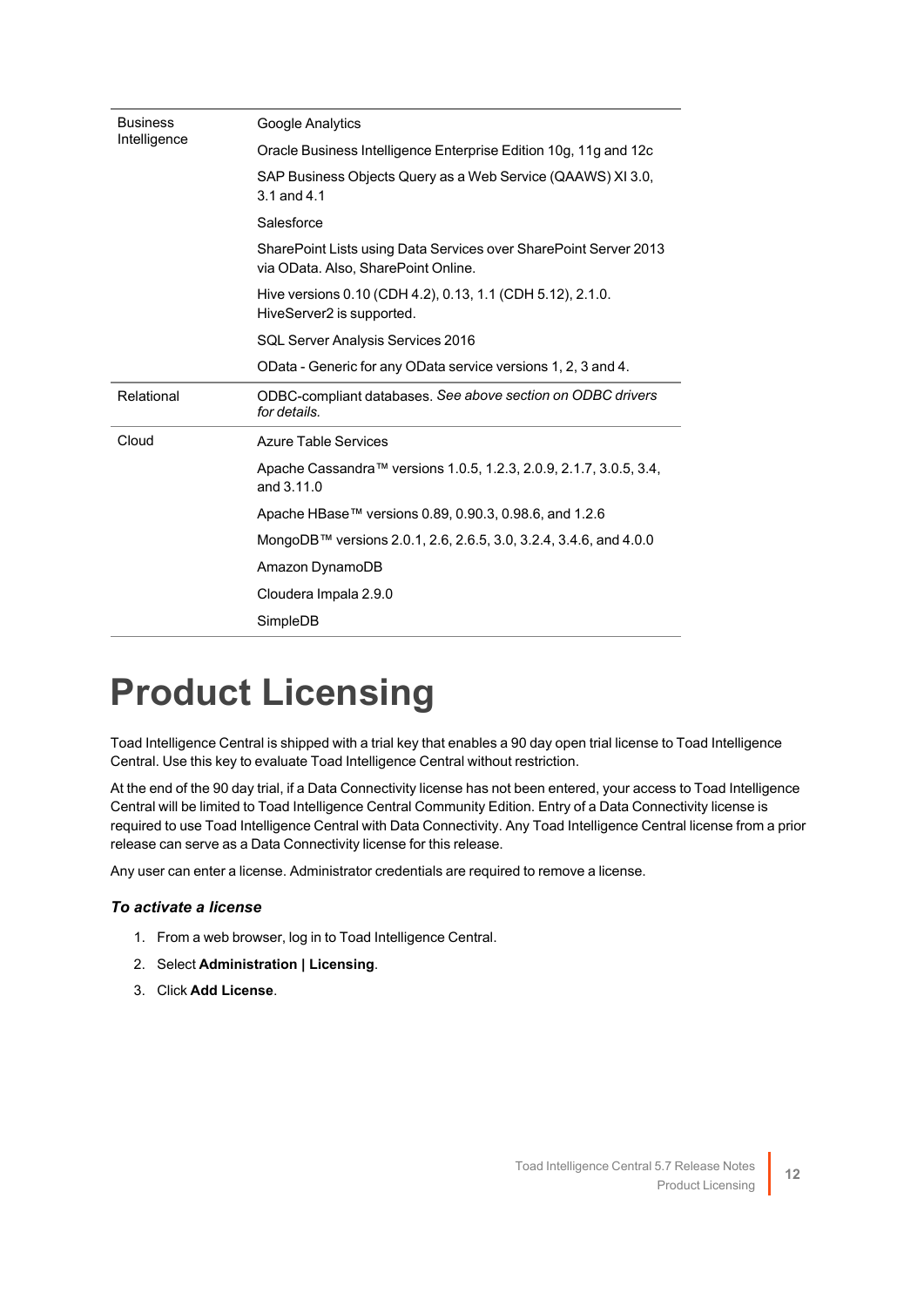# <span id="page-12-0"></span>**Getting Started with Toad Intelligence Central**

### **Upgrade and Installation Instructions**

To upgrade, run the Toad Intelligence Central installer (which will launch the Toad Intelligence Central Upgrade Wizard) and follow the instructions.

This release of Toad Intelligence Central has been tested with and supports an upgrade from either of the two previous versions. For example, an upgrade to Intelligence Central 5.0 from either version 4.3 or version 3.3 has been tested and is supported.

### **NOTES:**

- The Toad Intelligence Central Data folder stores user information, data source connection information and mappings, snapshots and datasets. This folder might be affected by the upgrade (file contents and table schemas may be changed in new version). See Toad [Intelligence](../../../../../Content/TICServer/DataFolder_TICServer.htm) Central Data [Folder](../../../../../Content/TICServer/DataFolder_TICServer.htm) for more information.
- Backup your data folder before upgrade in case you needed to roll back to the previous version because of any upgrade failures.
- Beginning with version 5.1.3 you can use the upgrade wizard of Toad Intelligence Central to back up the data folder for you automatically. When an upgrade fails, TIC will auto rollback both the application and data folder.
- Remove the backup data folder when you do not need it anymore. Toad Intelligence Central will not remove it automatically.
- By default, the location of the Toad Intelligence Central Data folder is ProgramData\Quest Software\Toad Intelligence Central\. If you upgraded from Intelligence Central 3.2 (or earlier), the Toad Intelligence Central data folder could be located here: ProgramData\Dell\Toad Intelligence Central.
- To upgrade Toad Intelligence Central from a deprecated operating system, refer to [Upgrade](../../../../../Content/TICServer/Upgrade_TICServer_DeprecatedOS.htm) from a [deprecated](../../../../../Content/TICServer/Upgrade_TICServer_DeprecatedOS.htm) operating system.

### **Additional Resources**

To find additional information, read product documentation, and connect with the community, see the following:

- Product [Documentation](http://support.quest.com/technical-documents/Toad Intelligence Central/)
- Toad [Intelligence](https://forums.toadworld.com/c/toad-intelligence-central) Central User Forum
- Toad [Intelligence](https://blog.toadworld.com/tag/toad-intelligence-central) Central Blogs
- Toad [World](http://www.toadworld.com/)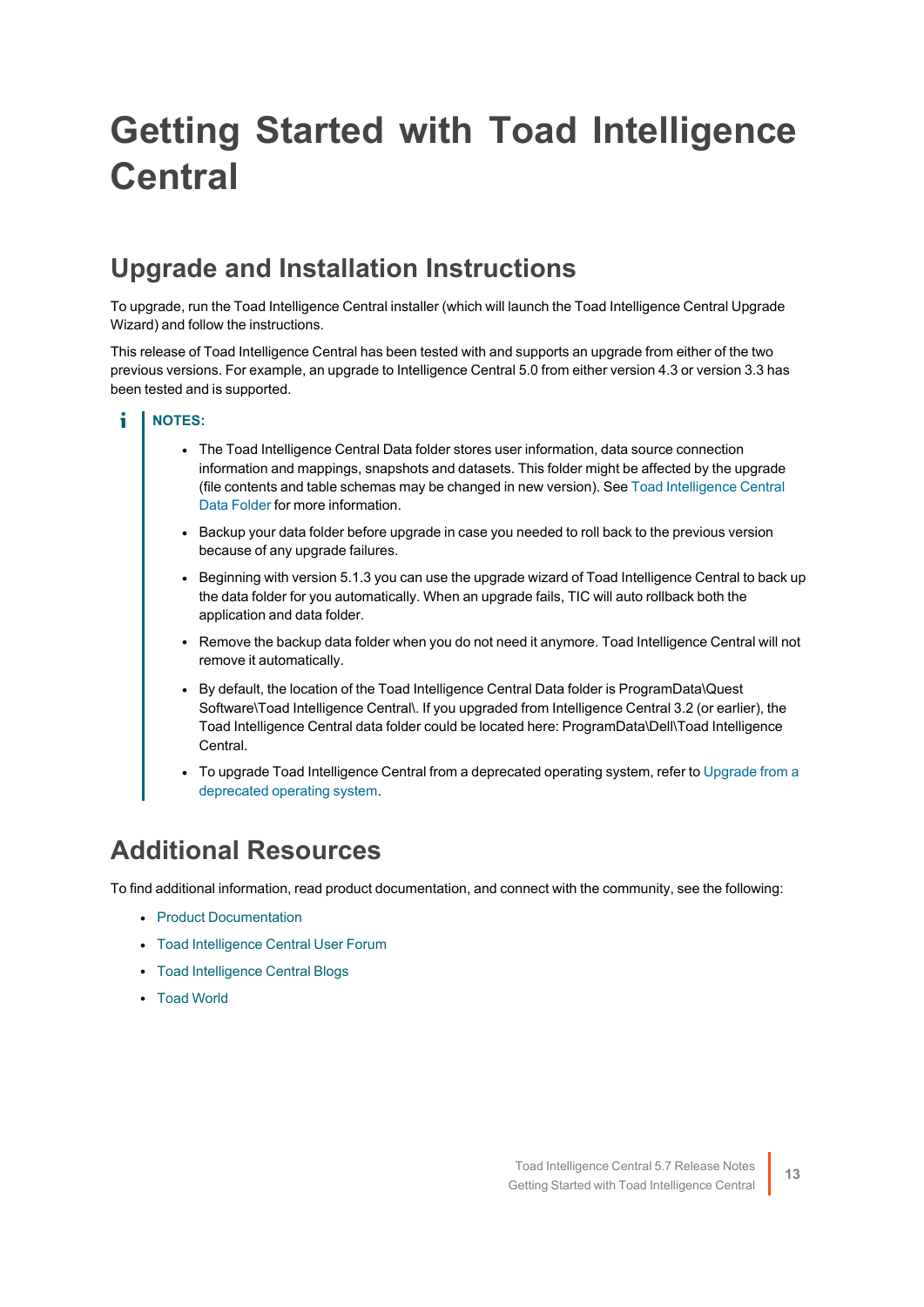# <span id="page-13-0"></span>**Globalization**

This section contains information about installing and operating this product in non-English configurations, such as those needed by customers outside of North America. This section does not replace the materials about supported platforms and configurations found elsewhere in the product documentation.

This release is Unicode-enabled and supports any character set. In this release, all product components should be configured to use the same or compatible character encodings and should be installed to use the same locale and regional options. This release is targeted to support operations in the following regions: North America, Central and Eastern Europe.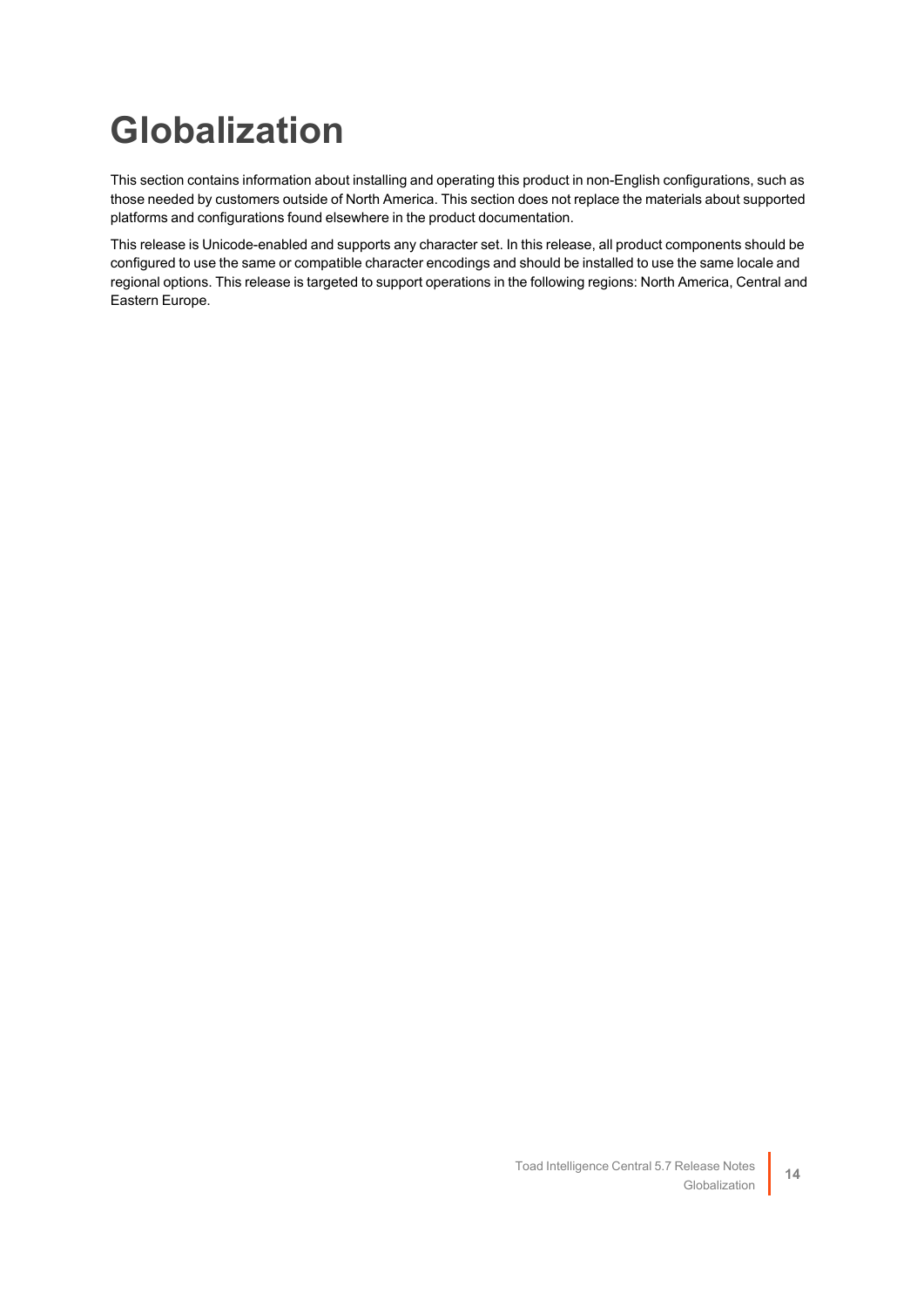# **About Us**

Quest creates software solutions that make the benefits of new technology real in an increasingly complex IT landscape. From database and systems management, to Active Directory and Office 365 management, and cyber security resilience, Quest helps customers solve their next IT challenge now. Around the globe, more than 130,000 companies and 95% of the Fortune 500 count on Quest to deliver proactive management and monitoring for the next enterprise initiative, find the next solution for complex Microsoft challenges and stay ahead of the next threat. Quest Software. Where next meets now. For more information, visit [www.quest.com](https://www.quest.com/).

## **Contact Quest**

For sales or other inquiries, visit [www.quest.com/contact.](https://www.quest.com/contact)

## **Technical Support Resources**

Technical support is available to Quest customers with a valid maintenance contract and customers who have trial versions. You can access the Quest Support Portal at [https://support.quest.com.](https://support.quest.com/)

The Support Portal provides self-help tools you can use to solve problems quickly and independently, 24 hours a day, 365 days a year. The Support Portal enables you to:

- Submit and manage a Service Request
- View Knowledge Base articles
- Sign up for product notifications
- Download software and technical documentation
- View how-to-videos
- Engage in community discussions
- Chat with support engineers online
- View services to assist you with your product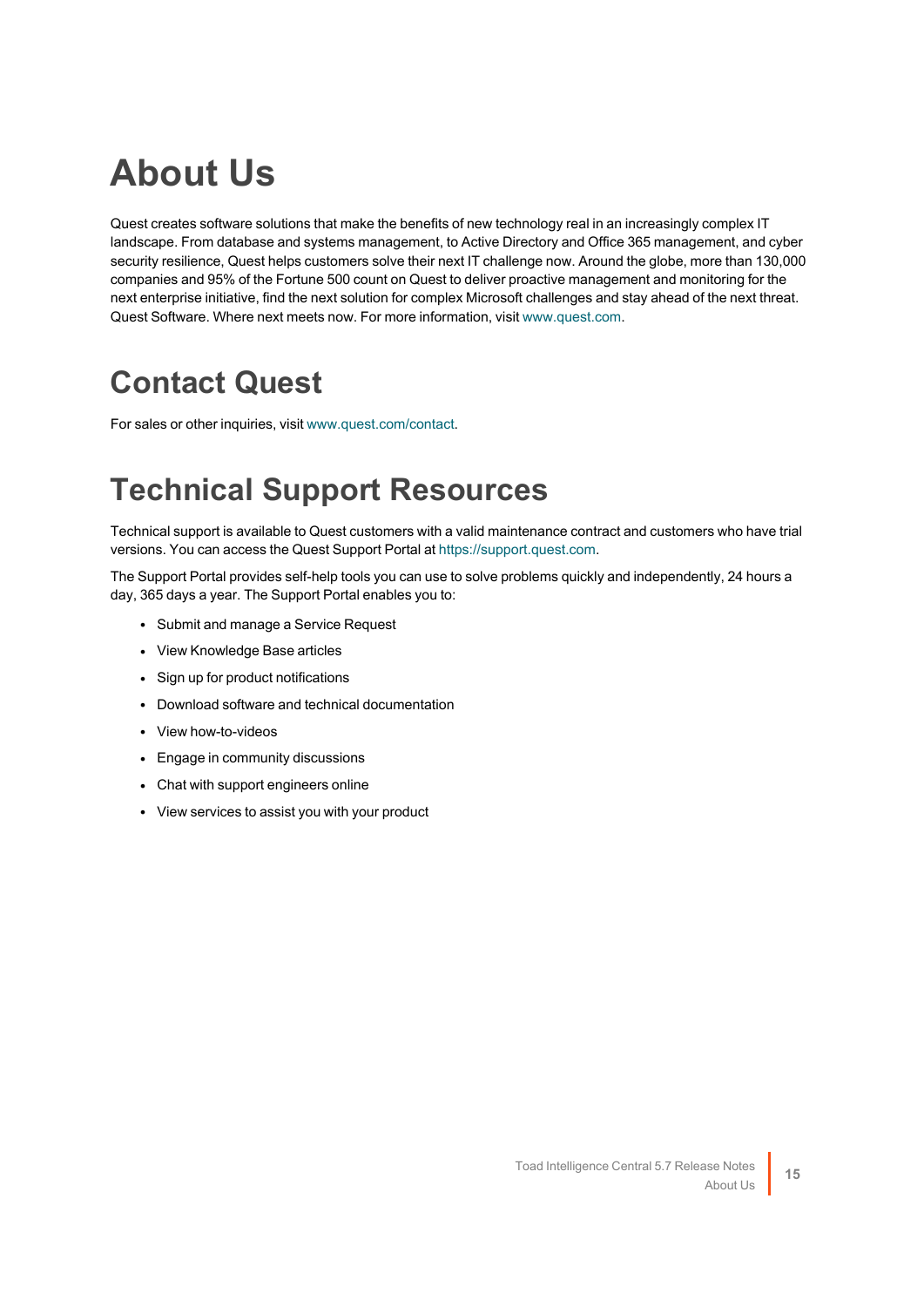# **Copyright information**

Copyright© 2022 Quest Software Inc. ALL RIGHTS RESERVED.

This guide contains proprietary information protected by copyright. The software described in this guide is furnished under a software license or nondisclosure agreement. This software may be used or copied only in accordance with the terms of the applicable agreement. No part of this guide may be reproduced or transmitted in any form or by any means, electronic or mechanical, including photocopying and recording for any purpose other than the purchaser's personal use without the written permission of Quest Software Inc.

The information in this document is provided in connection with Quest Software products. No license, express or implied, by estoppel or otherwise, to any intellectual property right is granted by this document or in connection with the sale of Quest Software products. EXCEPT AS SET FORTH IN THE TERMS AND CONDITIONS AS SPECIFIED IN THE LICENSE AGREEMENT FOR THIS PRODUCT, QUEST SOFTWARE ASSUMES NO LIABILITY WHATSOEVER AND DISCLAIMS ANY EXPRESS, IMPLIED OR STATUTORY WARRANTY RELATING TO ITS PRODUCTS INCLUDING, BUT NOT LIMITED TO, THE IMPLIED WARRANTY OF MERCHANTABILITY, FITNESS FOR A PARTICULAR PURPOSE, OR NON-INFRINGEMENT. IN NO EVENT SHALL QUEST SOFTWARE BE LIABLE FOR ANY DIRECT, INDIRECT, CONSEQUENTIAL, PUNITIVE, SPECIAL OR INCIDENTAL DAMAGES (INCLUDING, WITHOUT LIMITATION, DAMAGES FOR LOSS OF PROFITS, BUSINESS INTERRUPTION OR LOSS OF INFORMATION) ARISING OUT OF THE USE OR INABILITY TO USE THIS DOCUMENT, EVEN IF QUEST SOFTWARE HAS BEEN ADVISED OF THE POSSIBILITY OF SUCH DAMAGES. Quest Software makes no representations or warranties with respect to the accuracy or completeness of the contents of this document and reserves the right to make changes to specifications and product descriptions at any time without notice. Quest Software does not make any commitment to update the information contained in this document.

If you have any questions regarding your potential use of this material, contact:

Quest Software Inc. Attn: LEGAL Dept 4 Polaris Way Aliso Viejo, CA 92656

Refer to our Web site [\(www.quest.com\)](http://www.quest.com/) for regional and international office information.

#### **Patents**

Quest Software is proud of our advanced technology. Patents and pending patents may apply to this product. For the most current information about applicable patents for this product, please visit our website at [www.quest.com/legal](http://www.quest.com/legal).

#### **Trademarks**

Quest, Toad, and the Quest logo are trademarks of Quest Software Inc. in the U.S.A. and other countries. For a complete list of Quest Software trademarks, please visit our website at [www.quest.com/legal](http://www.quest.com/legal). Microsoft, Windows, Windows Server, Excel, SQL Server, Active Directory and SharePoint are either registered trademarks or trademarks of Microsoft Corporation in the United States and/or other countries. Oracle is a registered trademark of Oracle and/or its affiliates in the United States and other countries. Google® and Google Analytics™ are registered trademarks of Google Inc. SAP® and SYBASE® are the trademark or registered trademark of SAP AG in Germany and in several other countries. Salesforce.com and Salesforce are trademarks of salesforce.com, inc. and are used here with permission. Apache, Apache Hadoop, Hadoop, Apache Cassandra, Cassandra, Apache HBase, HBase, Apache Hive and Hive are trademarks of the Apache Software Foundation. Amazon SimpleDB™ and SimpleDB™ are trademarks of Amazon.com, Inc. or its affiliates in the United States and/or other countries. MongoDB is a trademark of MongoDB, Inc. Kerberos is a trademark of the Massachusetts Institute of Technology (MIT). Snowflake® is a registered trademark of Snowflake Inc. in the United States and/or other countries. Other trademarks are property of their respective owners.

#### **Legend**